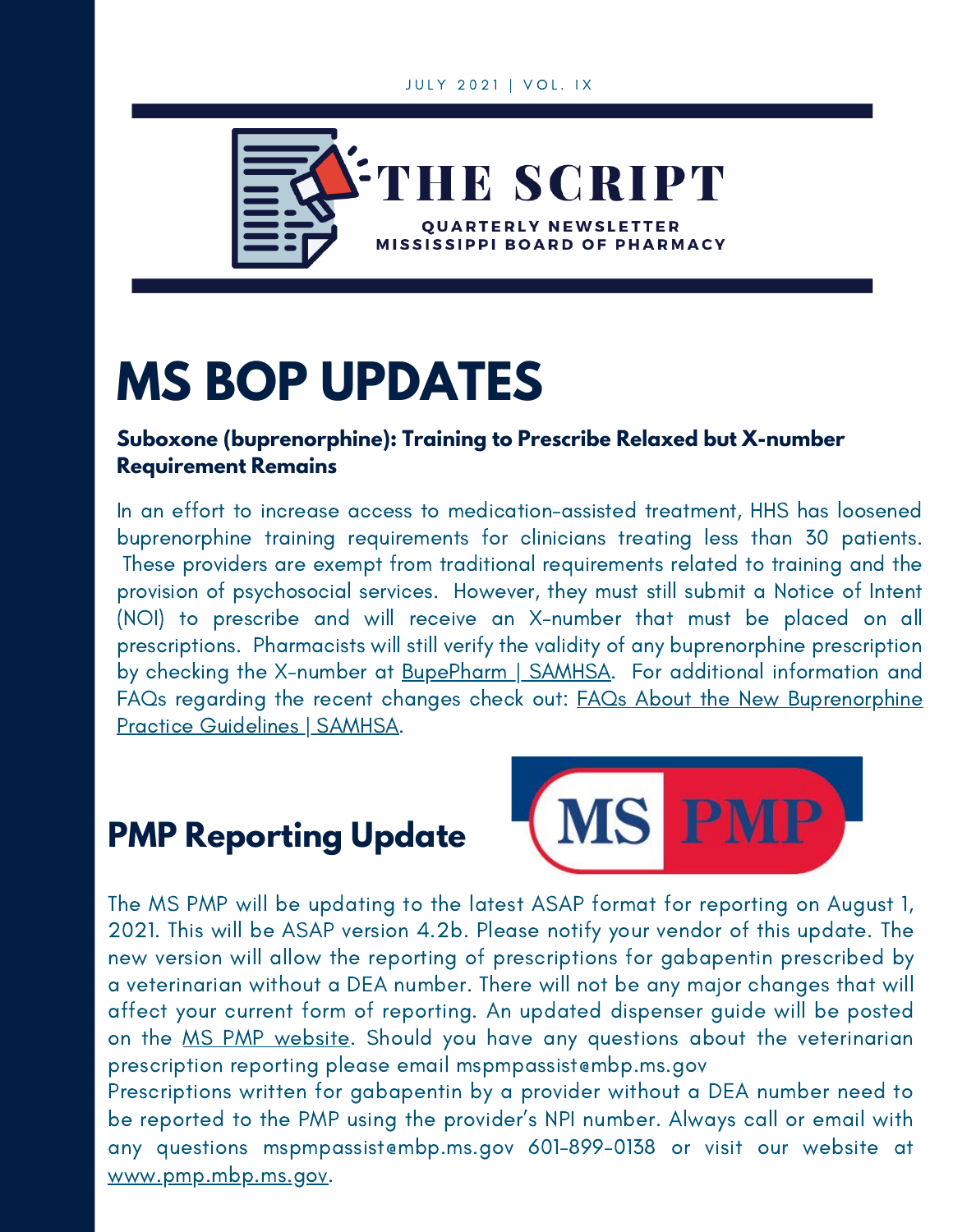### **ALL THINGS LICENSING**

#### **Wallet Cards and Decals**

offorte would be Our offices have worked hard to go paperless. Due to these efforts, we will be phasing out wallet cards and will no longer be mailing out decals during license renewal season at the license number, then submit your "initial pharmacist end of the year. You can print your wallet cards from your Gateway profile. Please contact us if you need assistance or have questions.

### **WE'VE GONE PAPERLESS!**

All applications, renewals, address changes, PIC/DR changes, name changes, etc., are now submitted through the Licensing [Gateway.](https://gateway.mbp.ms.gov/) Changes that require additional documentation may now be uploaded into your [gateway](https://gateway.mbp.ms.gov/) portal. Our staff is ready to assist you should there be any problems, but please be patient. We receive numerous phone calls and emails a day and will return to you as soon as possible. In an effort to ease the backlog of licenses during the renewal period, please consider renewing your license as soon as the portal opens on your gateway.

#### Pharmacist Fill Up

- CE Requirements have changed for 2021! See the information in the compliance section for the update.
- If you are a PIC, your facility information will be displayed under your personal gateway profile. To manage, click the facility permit tile to make changes. Multiple facilities may be added to your profile for management.

#### Tech Bite

- At this time the Board has relaxed the requirement for national certification for pharmacy technicians for board registration. However, this does not supersede employment requirements.
- When uploading a picture, a "selfie" is fine as long as it is professional. Do **NOT** upload full-body photos, family photos, anything with filters, or indecent photos.

#### Facility Highlight

- Duplicate copies of permits may be downloaded via the Gateway at any time by the PIC, DR, or permit holder. Click on the permit tile and select "Print Wall Certificate" under PERMIT OPTIONS on the lower left.
- All DR's must register via the Gateway. The DR may assign an admin to manage certain aspects of the online record, but the admin must have their own login and password.

## DON'T FORGET

Gateway USERS only need to create ONE profile; all licenses must be linked to that "one" profile.

Fudent Gidebar ()

The Student Extern/Intern Controlled Substance Registration expires six months from the prospective graduation date. Register with the Gateway to access your registration.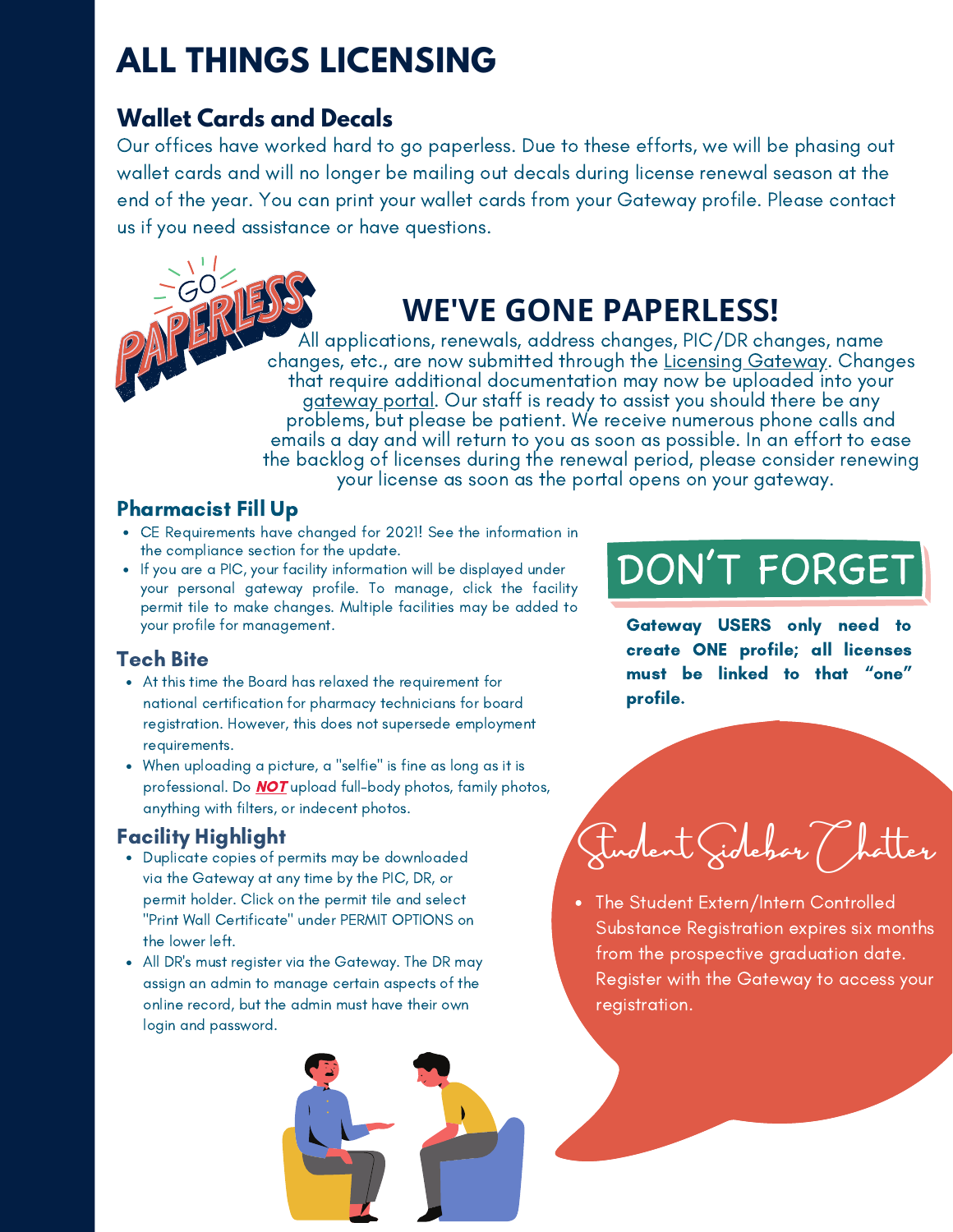

# **Compliance Updates**

### **Regulation Revison Extends the Time to Obtain a New PIC**

If the employment of a PIC is terminated, or if for any other reason they wish to be relieved of the responsibilities of the PIC, or if the pharmacist license of the PIC becomes void or inactive due to surrender, revocation, suspension, restriction, or for any other reason, the application must be made for a facility amendment and should be completed by another pharmacist within fifteen (15) days. Please call our office if you have questions.

A PIC shall be REQUIRED to physically be onsite at the pharmacy a minimum of twenty (20 hours per week or fifty percent (50%) of the pharmacy's hours of operation, whichever is less.)

### **Loss of Controlled Substances**

When a pharmacy has a loss of controlled substances or **suspected** loss, the pharmacist-incharge must comply with the following:

- 1. Any loss or suspected loss must be reported directly to the office of the board by telephone (601-899-8880) immediately upon discovery;
- 2.Within forty-eight hours of discovering the loss, a complete inventory of controlled substances shall be made. This inventory must be dated and signed by the pharmacist-in-charge;
- 3.Within fifteen days of discovery of the loss, a written report shall be forwarded to the board's office.

### **Pharmacists' Continuing Education for 2021**

The Board has suspended the LIVE requirement for 2021 due to COVID; additionally, the Board has reduced the required number of CE hours related to opioid abuse and prevention or some other drug of abuse or other addiction-related issues from 5 hours annually to 2 hours annually. Annual education hours remain 15 hours.

### **Forgeries on the Rise**

The Board is receiving numerous calls regarding forged prescriptions. These forgeries are being phoned in or sent by fax. Please be diligent about verifying prescribers and patients that are not usual customers or from your local area. The majority of these involve Phenergan with Codeine syrup.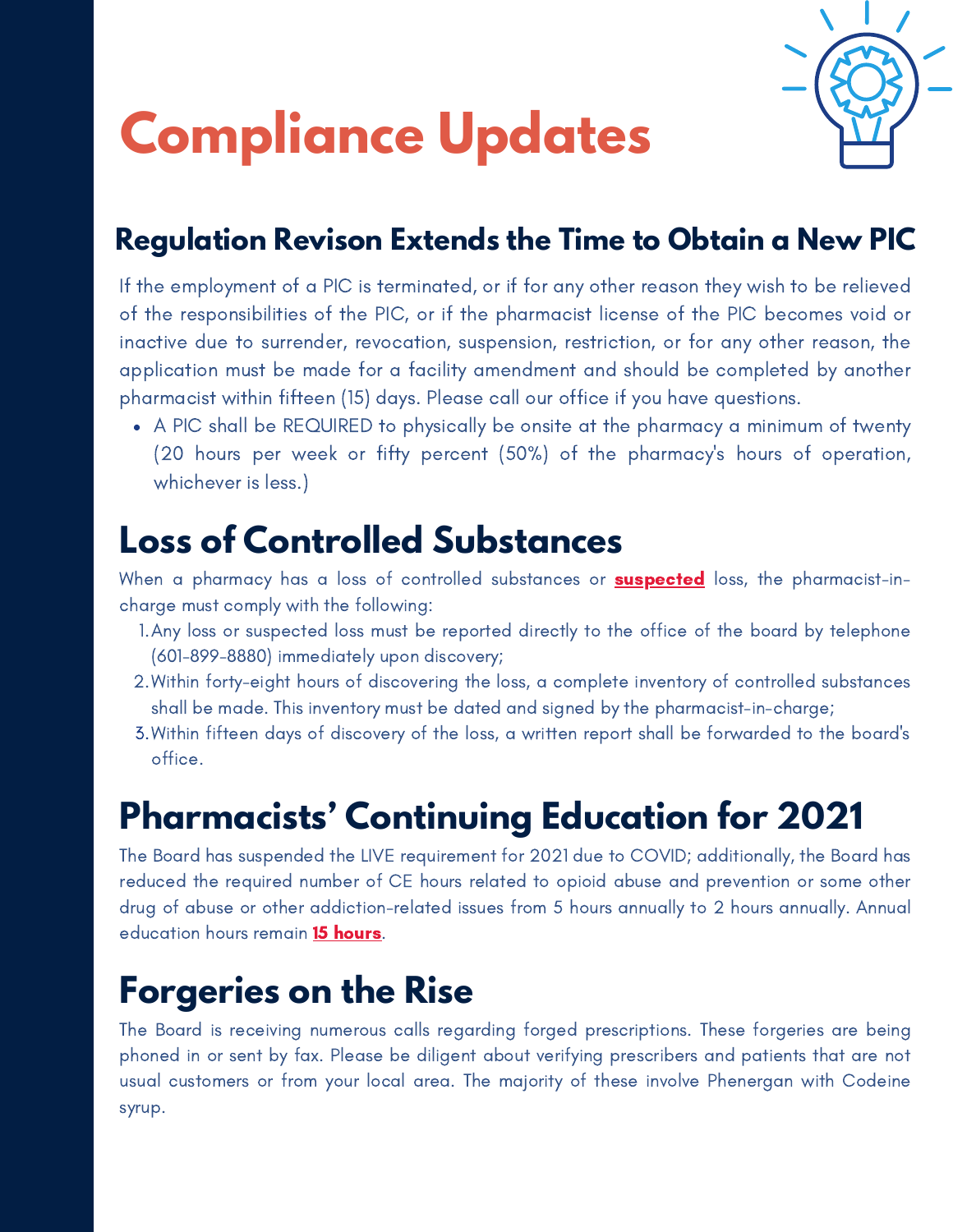# **Be Aware!**

Please be aware that entities are soliciting pharmacies with business opportunities that may violate the Mississippi Pharmacy Practice Regulations or Board policies regarding shared services. Please call our office to discuss these solicitations.

# **Reminders**

- 1. Invoices for controlled substances shall be dated and initialed by the person receiving the order. Orders from a wholesaler must be checked in by a pharmacist or pharmacy technician.
- 2.The Compliance Division continues to receive questions regarding gabapentin. The Board declared gabapentin a specified noncontrolled substance on May 7, 2021. This requires the reporting of gabapentin by dispensers to the Mississippi Prescription Monitoring Program. Gabapentin is not a controlled substance and is not subject to inventory requirements of a controlled substance and may be transferred by pharmacists between pharmacies.
- The ratio of pharmacy technicians to pharmacists is 3:1. 3.

# **Article XI**

A pharmacist or a pharmacy shall not accept the return for subsequent resale or exchange any drug after such drug has been taken from the premises where sold, distributed, or dispensed and from the control of the pharmacist.

(Do not take back medication from a patient and put in stock for dispensing.)

# **FDA Draft Guidance**

Below is a link to the FDA Draft Guidance, "Standardization of Data and Documentation Practices for Product Tracing. " Pharmacists should ensure their product supplier is providing certain transaction information as required by the Drug Supply Chain Security Act (DSCSA). <https://www.fda.gov/media/111451/download>



Visit the [Frequently](https://www.mbp.ms.gov/Pages/FAQs.aspx) Asked Questions section to take advantage of a great resource for locating answers to questions and issues you may encounter. For further assistance, please feel free to email licensing@mbp.ms.gov.